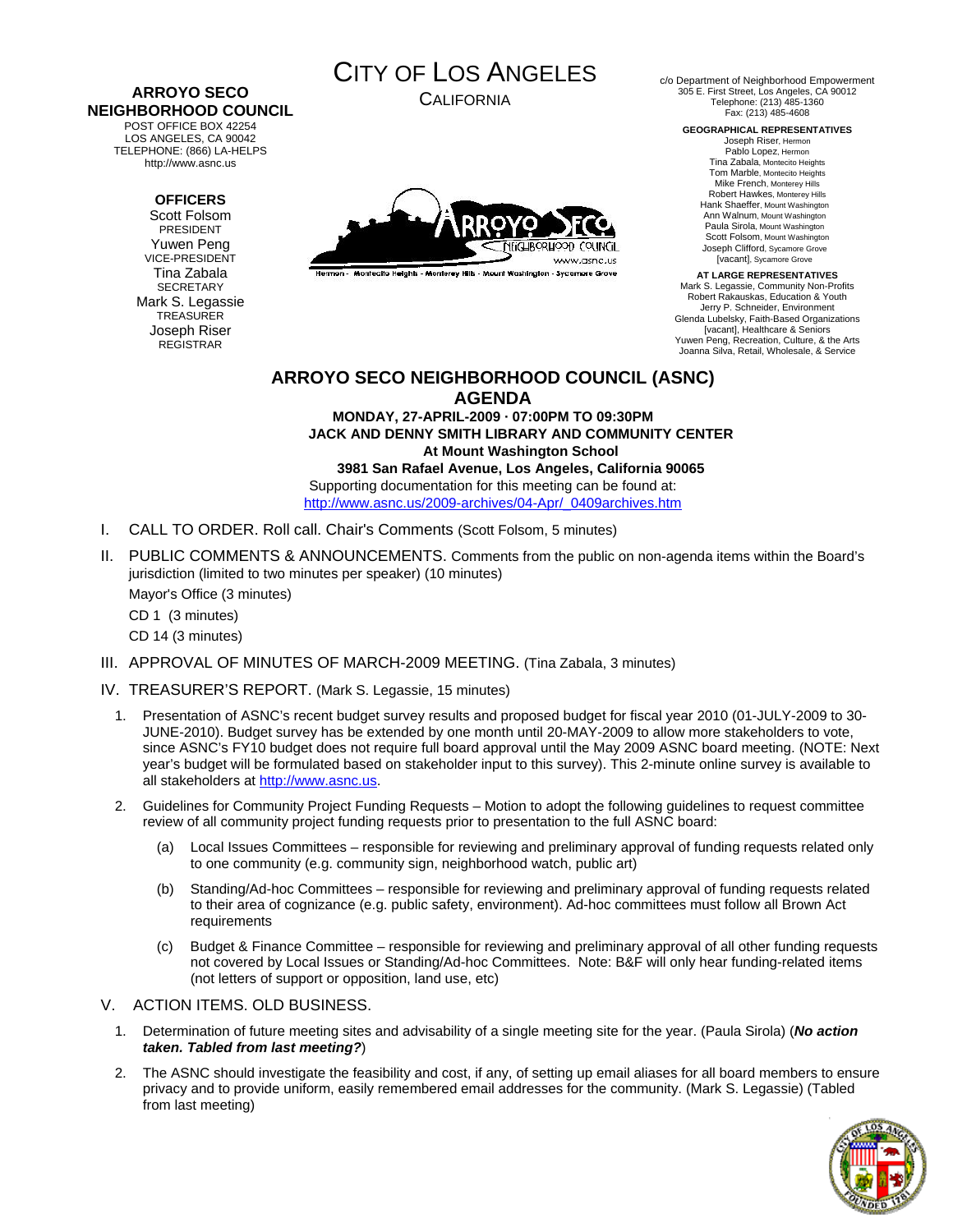## **ARROYO SECO NEIGHBORHOOD COUNCIL (ASNC) AGENDA, Page 2 MONDAY, 27-APRIL-2009 · 07:00PM TO 10:00PM JACK AND DENNY SMITH LIBRARY AND COMMUNITY CENTER**

- 3. Moved that the ASNC Board should create a new line item in the 2009 fiscal budget (ends June 30), taking \$1,900 from the general "Stakeholder Communications" portion and re-allocating it for specific use in "Local Issues Outreach" to pay for broader communications with community stakeholders (direct mailings, flyers, etc), aimed at getting them to attend scheduled Local Issues meetings. The ASNC should also authorize Local Issues chairs and conveners to spend up to \$200 for such purposes in advance of meetings (\$300 for Mount Washington due to its relative size) (Communication and Outreach Standing Committee) (Tabled from last meeting)
- 4. Report on 07-APR-2009 BONC meeting. (Joseph Riser/Mark Legassie)

#### VI. ACTION ITEMS. NEW BUSINESS.

- 1. Motion to place a \$2500 maximum per community project. (Budget & Finance Cmte) (rec'd 24-MAR- 2009 03:34PM)
	- "Moved that the ASNC should place a \$2,500 maximum on the amount of financial support provided for, or purchases on behalf of, any community group or event (school, beautification project, festival or celebration, etc.) during each JULY-01 to JUNE-30 fiscal year, beginning with budgeting for FY2010. This will allow neighborhood council funds to assist and support as many different groups and diverse interests as possible on a fixed (and possibly, soon-to-be reduced) annual budget."
- 2. "MOVE TO FORM AN AD-HOC ASNC PUBLIC SAFETY COMMITTEE for the purpose of promoting community awareness and projects in the areas of neighborhood watch, emergency preparedness, and other public safety issues. This adhoc committee will exist for one year, after which the full ASNC board shall consider changing it's status to a standing committee if deemed useful and effective. " (Monterey Hills, Montecito Heights, & Hermon CERT Teams) Rationale: At the 3/28 search-and-rescue CERT drill sponsored by the Silver Lake Neighborhood Council's Public Safety Committee and LAFD, the CERT teams from Hermon, Monterey Hills and Montecito Hgts comprised the majority of the responders. Members of our teams gain invaluable knowledge and experience conducting these drills with the LAFD and feel the ASNC should start our own PS committee (modeled after SLNC) to organize and sponsor similar drills as well as promote other public safety issues. This committee will also be responsible for reviewing funding requests for projects involving public safety. (Mark S. Legassie) (withdrawn from last month's agenda) (requested readded 29-MAR-2009 04:04PM)
- 3. "Moved that the ASNC officially join the online City Community Impact Statement (CIS) submission system (http://appla1.lacity.org.cis) to enhance our ability to voice our communities' opinions on City decisions before a vote is taken." (Mark S. Legassie) (rec'd 31-MAR-2009 11:10PM)

(Rationale: At the 31-MAR-2009 DONE Board Member Orientation training attendees were informed that the CIS has been used as a powerful and effective tool by many Neighborhood Councils to effect City decisions (LAUSD, City Council, Council Committees, etc). It's an easy and powerful way to let NC's voice to be known to the City Hall decision makers before a vote is taken. This system allows the ASNC to summarize our official position on City issues and have them printed directly on the meeting agendas. Statements are limited to 100 words. NCs may use its statement to request a delay in the vote, for example. Please see the details and benefits of this system at: http://www.lacityneighborhoods.com/documents/How%20to%20Submit%20CIS.pdf

- 4. Motion to approve art/text for Metro Gold Line train card ad placements (ASNC Board allocated 2008-09 funds for this ad placement placement last Sept.). Deadline for a late May placement of ads at special rate is May 10. (Note: Like art would also to be used for Lummis Day program ad; deadline is this week). (Joseph Riser for the Communications & Outreach Committee) (rec'd 20-APR-2009 at 03:29PM)
- 5. Supplemental motion (to above) to cover expense of printing posters; authorize the Communications chair to spend up to \$300 from outreach budgets to cover printing of the 21" x 22" poster cards (this item not available for committee vote). (Joseph Riser for the Communications & Outreach Committee) (rec'd 20-APR-2009 at 03:29PM)
- 6. Proposal to increase stipend for "Join ASNC" artist by up to \$400 from Stakeholder Communications budget line, to be paid as needed: \$100 for each additional variation of the themed art used for purposes beyond the Gold Line ads, (original budget -- \$300 for single use). (Joseph Riser for the Communications & Outreach Committee) (rec'd 20-APR-2009 at 03:29PM)
- 7. Motion to allocate up to \$600 from outreach funds for ASNC logo-imprinted promotional items, including 50 T-shirts with "Join ASNC" art for board members and as prize giveways (approx. cost \$300); plus similar items to be presented at meeting. (Mark Legassie, for the Communications & Outreach Committee) (rec'd 20-APR-2009 at 03:29PM)
- 8. Moved that the ASNC approve spending up to \$250 from outreach budget line items to purchase a single copy of Microsoft Access software for use by the ASNC registration clerk in maintaining and adding to the neighborhood



**ARROYO SECO NEIGHBORHOOD COUNCIL** Post Office Box 42254, Los Angeles, Ca90042 Phone (866) LA-HELPS www.asnc.us

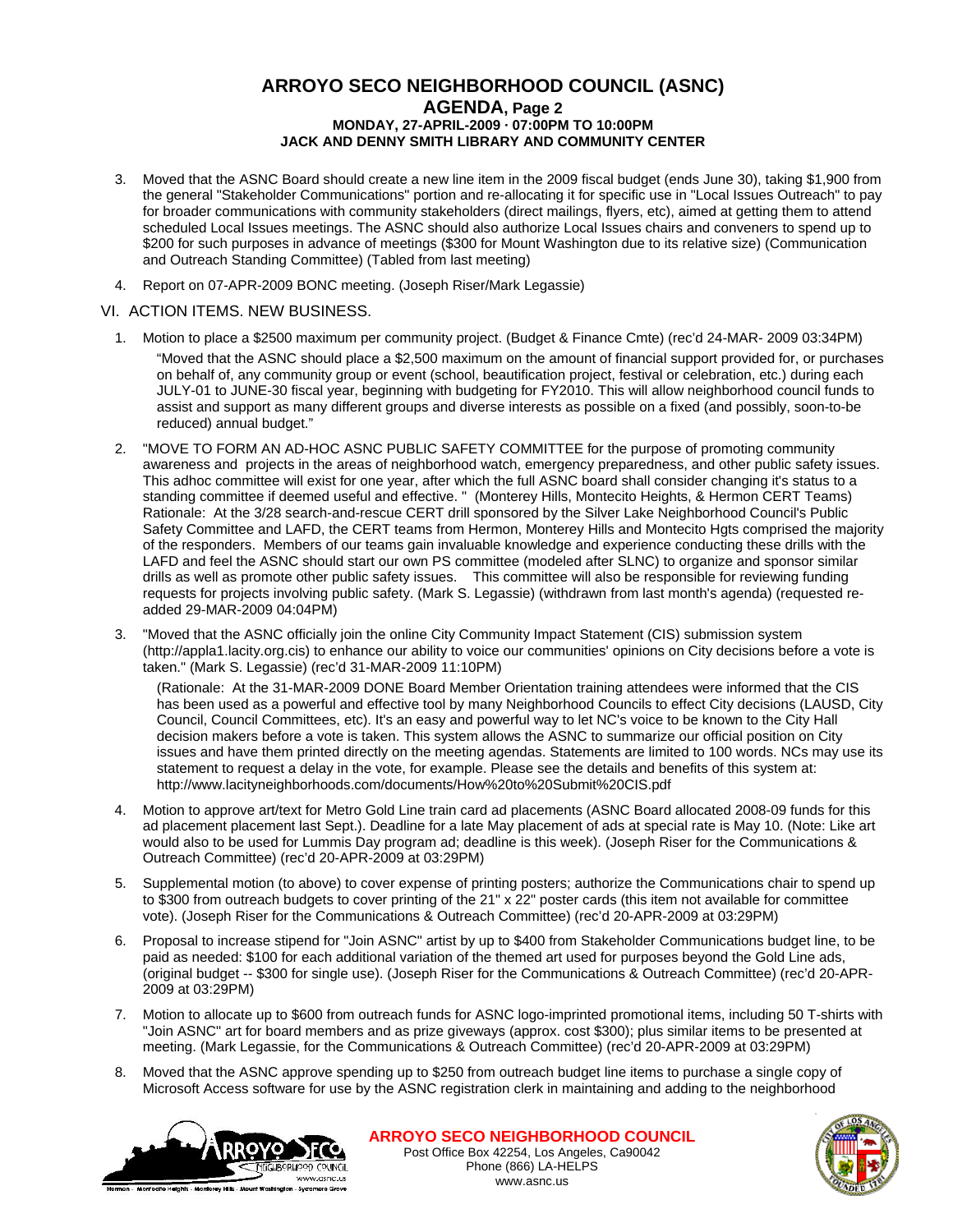# **ARROYO SECO NEIGHBORHOOD COUNCIL (ASNC) AGENDA, Page 3 MONDAY, 27-APRIL-2009 · 07:00PM TO 10:00PM JACK AND DENNY SMITH LIBRARY AND COMMUNITY CENTER**

council's database of more than 1,200 registered stakeholders (Joseph Riser for the Communications & Outreach Committee) (rec'd 20-APR-2009 at 03:29PM)

9. \$8,000 FY09 Budget Modification - Motion to revise the FY09 budget by adding \$8,000 of reserve money to support new community projects. (Budget & Finance Committee) (rec'd 20-APR-2009 at 06:08PM)

Rationale: (1) Only \$3,608 is available through June 30th for new community projects, with \$5,400 in requests received in April alone; and (2) \$25,000 of additional ASNC funds have been uncovered (that the previous ASNC board thought did not exist due to a misinterpretation of the 3-fiscal year spending policy limit).

10. \$2,500 Community Project Request: "LAICHS Neighborhood Purposes Grant [Category: Education]

Motion to allocate \$2,500 for a Neighborhood Purpose Grant (NPG) for education-related funds to pay for student recruitment advertisements for the Los Angeles Int'l Charter High School, which currently serves several ASNC communities. Goal is to increase enrollment next year by up to 250 students. These funds will support several visits to NELA public middle schools and will include items such as promotional pens, tablecloths, etc. Note: NPGs are a new way for Neighborhood Councils to provide grants to cover community project organizational/operational costs (in addition to the standard method of paying vendors directly on the basis on an invoice). The previously approved funding for \$1,300 of LAICHS school equipment will be rescinded. (Budget & Finance Committee meeting) (rec'd 20- APR-2009 at 06:08PM)

11. \$650 Community Project Request: "Dog Days of Summer" (Category: Festival & Events)

Motion to allocate \$650 for rental of a large inflatable dog from 'Creative Inflatables' and a half-page ad in the Blvd Sentinel to promote the annual 'Dog Days of Summer' event, sponsored by the non-profit organization Friends of Hermon Dog Park. This one-day event, with 500-600 guests anticipated, promotes animal welfare, pet adoptions, medical wellness, and an education awareness campaign for the new spay/neuter law. (Budget & Finance Committee) (rec'd 20-APR-2009 at 06:08PM)

12. \$1,500 Community Project Request: "ASNC Emergency Search & Rescue Supplies" (Category: Safety) Motion to allocate \$1,500 for the purchase of emergency search-and-rescue supplies for the Monterey Hills, Hermon, and Montecito Heights Community Emergency Response Teams (CERT) to be used during an actual disaster as well as at future LAFD-sponsored drill exercises in our ASNC communities. These local drills will have the added benefit of attracting new local CERT members from all ASNC communities with the goal of starting up desperately needed CERT Teams in Mt. Washington and Sycamore Grove Request includes triage tarps, cribbing equipment, evac stretchers, medical triage supplies, GMRS radios, 2 canopies & folding tables/chairs, & CERT vests. Equipment originally to be stored at Hermon Community Church. (Budget & Finance Committee) (rec'd 20-APR-2009 at 06:08PM)



**ARROYO SECO NEIGHBORHOOD COUNCIL** Post Office Box 42254, Los Angeles, Ca90042 Phone (866) LA-HELPS www.asnc.us

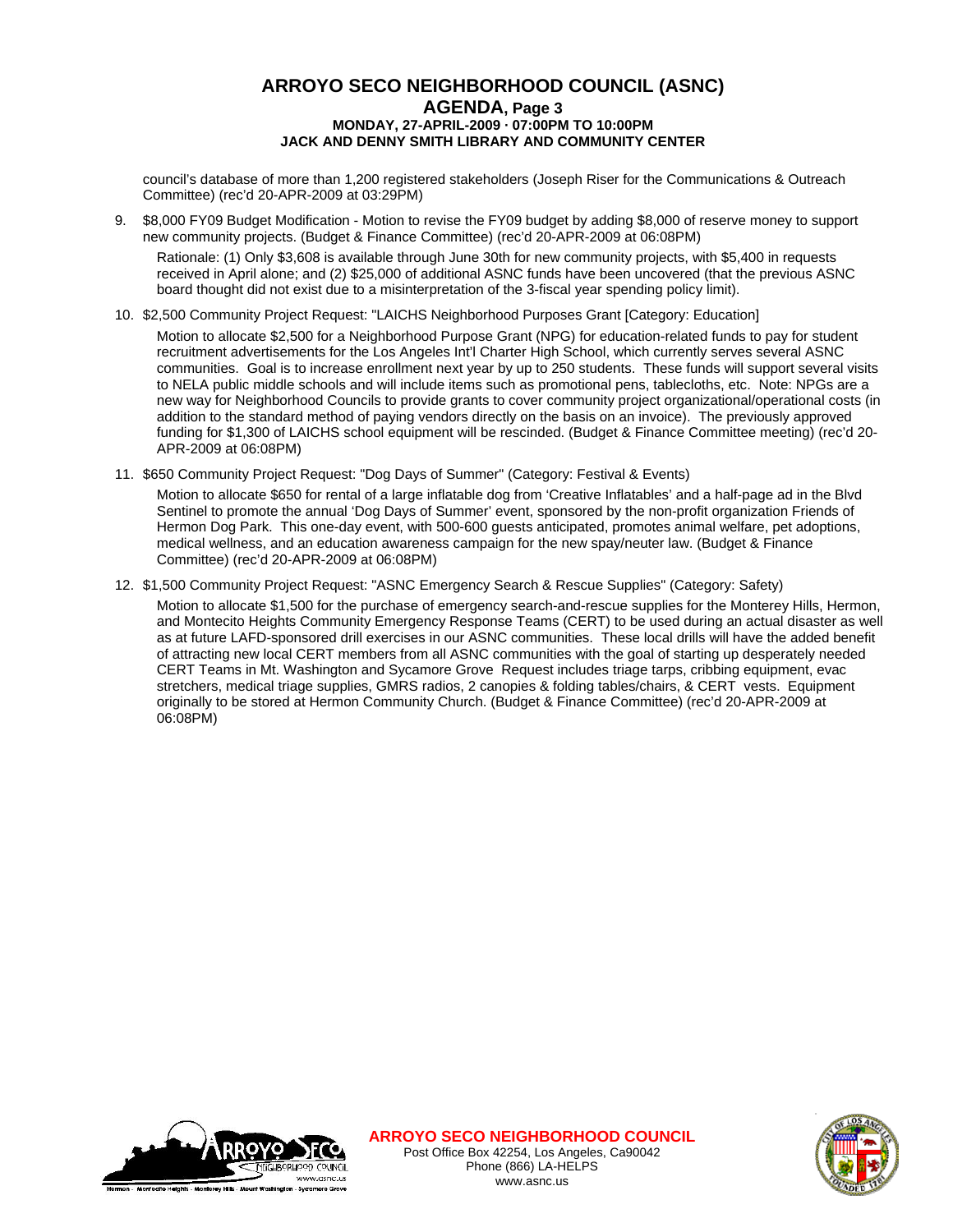# **ARROYO SECO NEIGHBORHOOD COUNCIL (ASNC) AGENDA, Page 4 MONDAY, 27-APRIL-2009 · 07:00PM TO 10:00PM JACK AND DENNY SMITH LIBRARY AND COMMUNITY CENTER**

- 13. \$1,000 Community Project Request: "2009 Music LA Program" (Category: Education/Culture & Arts)
	- Motion to allocate \$1,000 to support staffing costs at the Jack Smith Center in Mount Washington for a teenage music program for kids 13-18 sponsored by the non-profit organization, Sangeet School of World Music . This 2-month program beginning in May 2009 will expand young musician's skills through experience with Indian instruments, culminating with a free concert in the ASNC area (possibly Ramona Hall). Serves maximum of 20 students. Selection process: Auditions to be held if more than 20 apply. Donations have been received from other sources including Disney. Jack Smith Center rental fees are being donated by the school. (Budget & Finance Committee) (rec'd 20-APR-2009 at 06:08PM)
- 14. Motion to approve the attached resolution and to send it with letters to Gloria Molina, Mayor Antonio Villairagosa, and Councilmember Ed Reyes on the need to secure funding for the Arroyo Seco Bikeway. A draft of the resolution is attached. (Jerry Schneider) (rec'd 20-APR-2009 at 07:37PM)
- 15. \$250 ASNC Meeting Expense Expenditure

Motion to authorize the Budget & Finance chair to spend up to \$250 from the pre-approved ASNC Meeting Expense budget for the purchase of a wireless transceiver (\$100) and up to 4 wireless microphones (\$150) for the use with an ASNC-owned 100-watt PA system currently unused and being stored at Ramona Hall.

Rationale: A recent audit of ASNC-owned equipment by the Treasurer revealed that a PA system purchased in 2005 for use by a Ramona Hall dance class has been in storage for 2 years unused. The ASNC board, ASNC community non-profits, and other ASNC organizations could benefit from the use of this PA system (currently valued at \$549 at www.guitarcenter.com), which is currently only missing wireless microphones and a receiver. For example, this PA system can be used at monthly ASNC full board meetings to help the hard-of-hearing (1 microphone for President, 2 roaming for board members, 1 roaming for stakeholders in audience). (Budget & Finance committee) (rec'd 20-APR-2009 at 10:02PM)

16. The ASNC board should submit a neighborhood council community impact statement (CIS) opposing City Council Motion 08-3124 (Gruel-Rosendahl, 11/18/08), now with its Public Works Committee: which would allow building owners "the option of signing a "Maintenance of Building Affidavit". . . agreeing to remove any graffiti on the building within seven days. . ." (instead of 72 hours), rather than having to apply anti-graffiti coating on the first nine feet of their exterior walls -- the current requirement [full motion available online at: http://clkrep.lacity.org/onlinedocs/2008/08- 3124\_mot\_11-18-08.pdf]. While this may be a well-intentioned effort to keep businesses, etc. from being "victimized" by graffiti twice -- once by taggers, then again by the possibility of a city fine -- allowing graffiti to stay visible to the public for (at least) seven days effectively rewards taggers, providing them with more than twice the window to showcase their vandalism, and makes ongoing removal efforts worthless. (A draft 100-word CIS statement will be supplied at the Board meeting for review). (Joseph Riser) (rec'd 21-APR-2009 at 12:52PM)

#### VII. COMMITTEE REPORTS. (15 minutes)

- 1. Local Issues.
	- (a) Hermon
	- (b) Montecito Heights
	- (c) Monterey Hills
	- (d) Mount Washington
	- (e) Sycamore Grove
- 2. Rules and Elections (Yuwen Peng)
- 3. Communications and Outreach (Joseph Riser)
- 4. Budget and Finance (Mark Legassie)
- 5. Recreation, Arts & Culture (Yuwen Peng)
- 6. Environment (Jerry Schneider)
- 7. Community Garden (Paula Sirola)



**ARROYO SECO NEIGHBORHOOD COUNCIL** Post Office Box 42254, Los Angeles, Ca90042 Phone (866) LA-HELPS

www.asnc.us